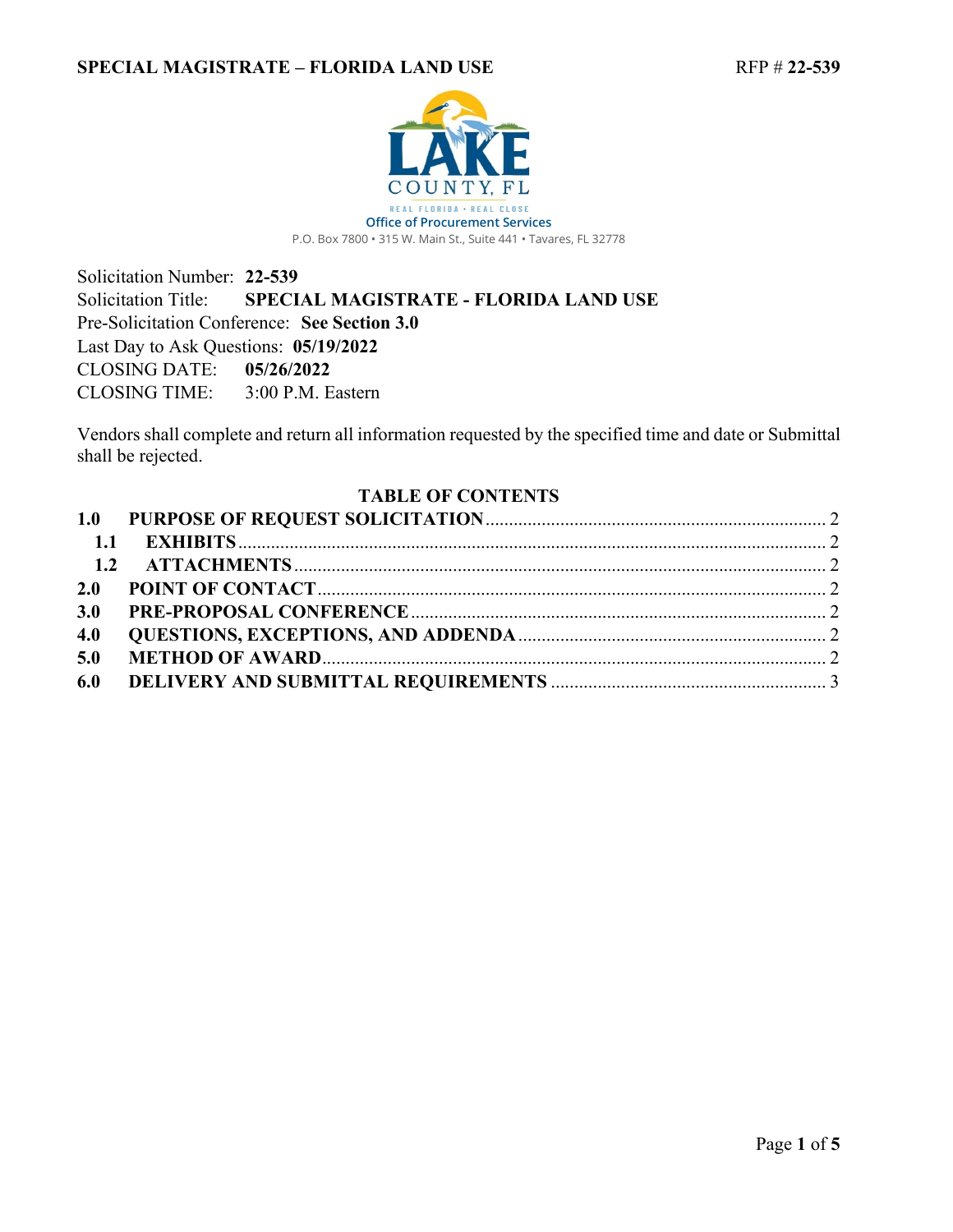# <span id="page-1-0"></span>**1.0 PURPOSE OF REQUEST SOLICITATION**

The purpose of this solicitation is to solicit competitive sealed submittals to furnish **SPECIAL MAGISTRATE - FLORIDA LAND USE** for Lake County, Florida. This solicitation is officially posted on the County's website exclusively.

## <span id="page-1-1"></span>**1.1 EXHIBITS**

Exhibit  $A -$  Scope of Work Exhibit B – Insurance Requirements Exhibit C – [General Terms and Conditions for Lake County Florida](https://lakeumbraco.azurewebsites.net/media/krwgfnt0/general-terms-and-conditions-v-5-6-21-ada.pdf) dated 5/6/21.

#### <span id="page-1-2"></span>**1.2 ATTACHMENTS**

Attachment 1 – Submittal Form

Attachment 2 – Pricing Sheet

Attachment 3 – Reference Form

## <span id="page-1-3"></span>**2.0 POINT OF CONTACT**

Direct all inquiries to the Contracting Officer (official point of contact) listed:

Amy Munday, Contracting Officer II

Telephone: 352-343-9839 E-mail: [amunday@lakecountyfl.gov](mailto:amunday@lakecountyfl.gov)

#### <span id="page-1-4"></span>**3.0 PRE-PROPOSAL CONFERENCE**  $N/A$

# <span id="page-1-5"></span>**4.0 QUESTIONS, EXCEPTIONS, AND ADDENDA**

Vendors must examine all solicitation documents including the [General Terms and Conditions](https://lakeumbraco.azurewebsites.net/media/krwgfnt0/general-terms-and-conditions-v-5-6-21-ada.pdf)  [for Lake County Florida.](https://lakeumbraco.azurewebsites.net/media/krwgfnt0/general-terms-and-conditions-v-5-6-21-ada.pdf) All communication, inquiries, or requests for exceptions are to be directed to the Contracting Officer listed in Section [2.0.](#page-1-3) The last day for questions or requests for exceptions is **[05/19/2022](#page-0-0)**. An addendum may be issued in response to any inquiry received, which changes or clarifies the terms, provisions, or requirements of the solicitation. No answers given in response to questions submitted will be binding upon this solicitation unless released in writing as an addendum to the solicitation and posted on the [Formal Solicitations site](https://c.lakecountyfl.gov/offices/procurement_services/view_all_bids.aspx?mylakefl=True)  [\(lakecountyfl.gov\)](https://c.lakecountyfl.gov/offices/procurement_services/view_all_bids.aspx?mylakefl=True) for this solicitation. Where there appears to be a conflict between this solicitation and any addenda, the last addendum issued will prevail.

It is the Vendor's responsibility to ensure receipt of all addenda and any accompanying documentation. Failure to acknowledge each addendum may prevent the proposal from being considered for award. The solicitation due date is static unless notified via addendum.

Process clarification or procedure questions may be asked at any time to the Contracting Officer.

## <span id="page-1-6"></span>**5.0 METHOD OF AWARD**

Each Submittal will be evaluated for conformance as responsive and responsible using the following criteria:

- A. Proper submittal of ALL documentation as required by this Solicitation. (Responsive)
- B. The greatest benefits to Lake County as it pertains to: (Responsible)
	- 1. Firm's qualifications;
	- 2. Proposed costs / fee schedule;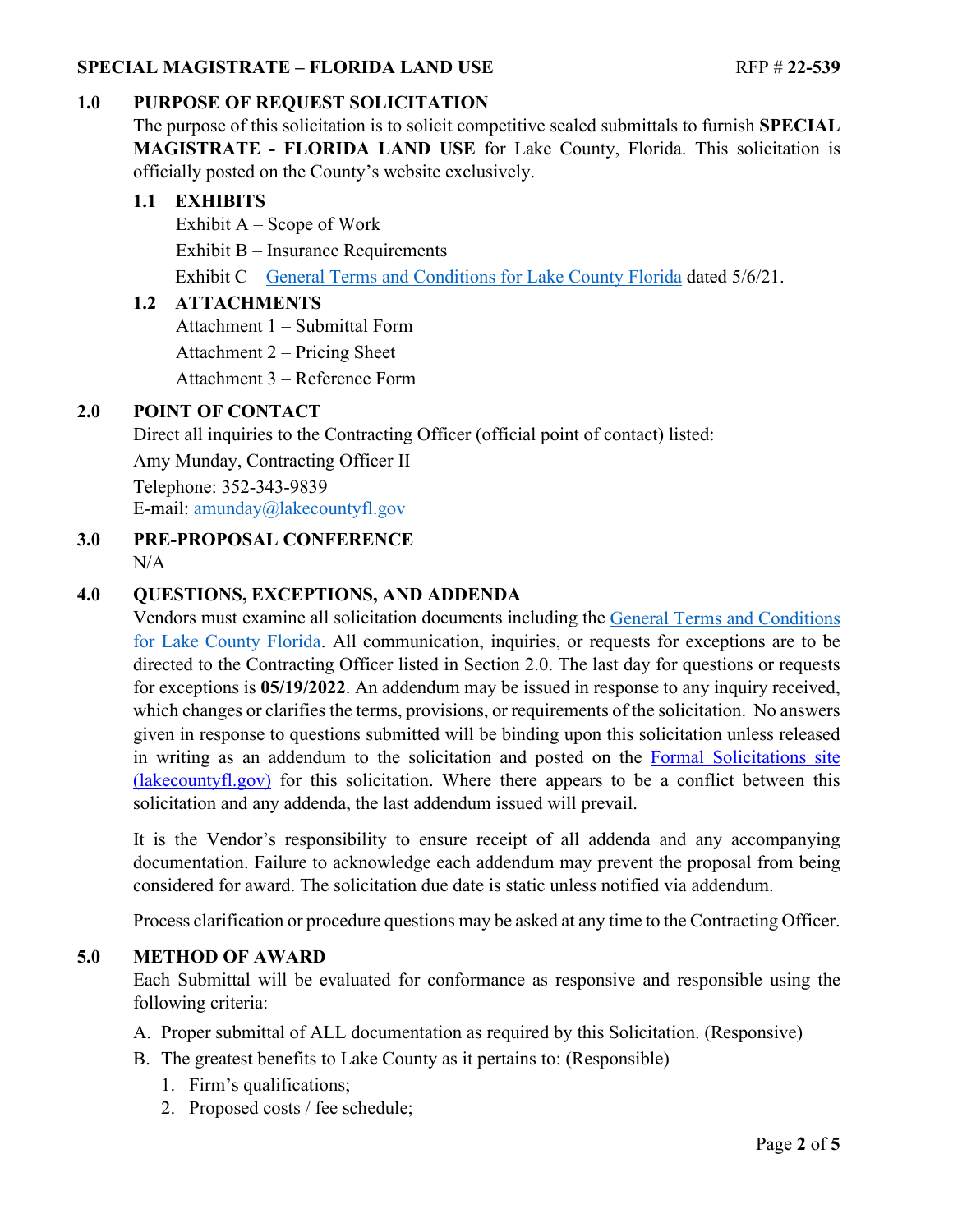- 3. Past Performance. In order to evaluate past performance, all Vendors are required to submit at least three verifiable references / relevant projects completed within the last three years that are the same or similar in magnitude to this Solicitation. The County may be listed as a reference. Use Attachment 3 – References Form;
- 4. Proposed materials and plans to accomplish tasks;
- 5. All technical specifications associated with this Solicitation;
- 6. Financial Stability: A Dun and Bradstreet report may be used by the County to evaluate Vendor's financial stability. All Vendors shall be prepared to supply a financial statement upon request, preferably a certified audit of the last available fiscal year.

Award will be made to the most responsive, responsible Vendor whose Proposal represents the best overall value to the County when considering all evaluation factors (no additional details).

The County reserves the right to make awards to one or more Vendors to reject any and all offers or waive any minor irregularity or technicality in Proposals received.

Proposals received before the closing date and time listed will be opened, recorded, and accepted for consideration. Vendors' names will be read aloud and recorded. Proposals will be available for inspection during normal business hours from the Office of Procurement Services 30 calendar days after the solicitation due date or after recommendation of award, whichever occurs first.

## <span id="page-2-0"></span>**6.0 DELIVERY AND SUBMITTAL REQUIREMENTS**

- A. Hand delivery of submittals will not be accepted.
- B. RESPONSES MUST BE SUBMITTED THROUGH THE SOLICITATION RESPONSE PORTAL TO BE CONSIDERED – [Click Here for the Submission Portal.](https://procurement.lakecountyfl.gov/login)
- C. A response will not be accepted if completed and submitted after the official due date and time.
- D. Submission indicates a binding offer to the County and agreement of the terms and conditions referenced in this Solicitation. Do not make any changes to the content or format of any form without County permission. All information must be legible.
- E. Submittal must be organized into the following major sections. Create and upload a file for each section:
	- **1. Vendor Profile**
		- $\Box$  Statement of Interest & Understanding of Project.
		- Firm Profile / Firm History.
		- $\Box$  Completed Attachment 3 Reference Form.
		- Program Manager: List the name, business address, telephone number and e-mail address of the program manager for the project. Provide a resume of the individual's background and skills in managing similar projects.
		- $\Box$  Include copies of any required licenses or permits.
	- **2. Forms**
		- $\Box$  Completed Attachment 1 Submittal Form;
			- o Submittal must be signed by an official authorized to legally bind the firm to its provisions. Include a memorandum of authority signed by an officer of the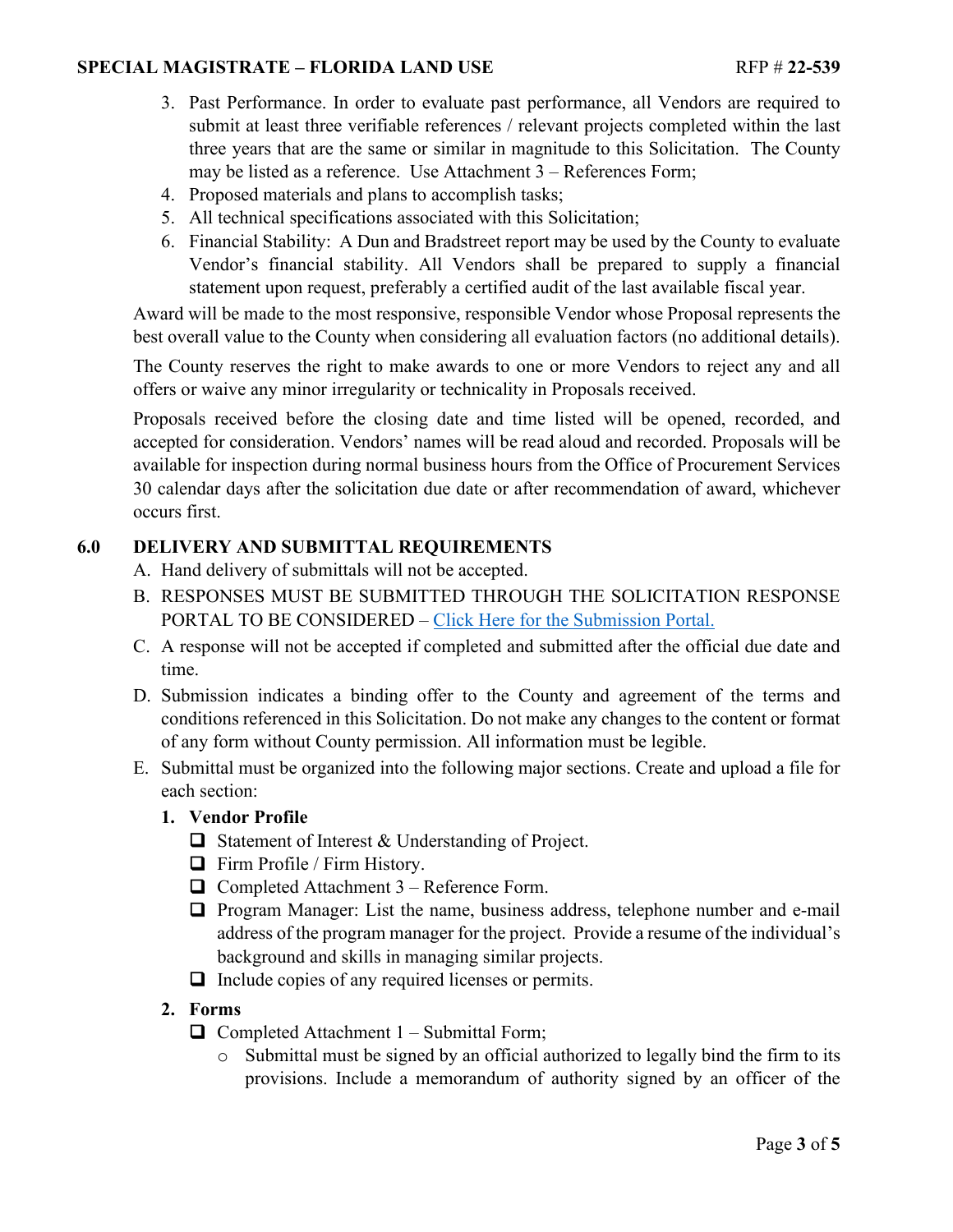company if the signor is not listed as a corporate officer on the firm's SunBiz registration.

- $\Box$  Proof of [Sunbiz.org](https://dos.myflorida.com/sunbiz/) registration;
- □ Include a completed W-9 form;
- Completed Addenda issued. Failure to include signed addenda may be cause for Submittal to be considered non-responsive;
- $\Box$  Proof of insurance or evidence of insurability at levels in Exhibit B Insurance Requirements;
- $\Box$  Any Contractor required licenses;

#### **3. Proposed Solution**

- **4.** Provide a concise description of the approach and process to successfully complete the work to be performed including any specific staffing or equipment resources. **Subcontractors/Joint Ventures**
- **5.** Provide a list of proposed subcontractors or joint venture arrangements that may be used on the project.

#### **6. Completed Pricing Sheet**

- $\Box$  Completed Attachment 2 Pricing Sheet;
- $\Box$  Provide supporting documentation for proposed pricing.

#### **7. Financial Stability**

 $\Box$  Provide a financial stability statement indicating the firm has the necessary resources (human and financial) to provide the services at the level required by the County. The County reserves the right to request a financial statement, a certified audit, or a third party prepared financial statement. The County reserves the right to use a thirdparty company to verify financial information provided. Provide similar information for a subcontractor or joint venture arrangement.

#### **8. Litigation**

 $\Box$  Provide information on the nature and outcome of litigation and proceedings for the previous three (3) years where the firm has been involved in any matter related to professional activities.

#### **9. Other Information**

- Include any additional data that Vendor deems pertinent to the understanding and evaluating of the Proposal.
- □ Samples.

#### F. PRESENTATIONS/ POST-DISCUSSIONS AFTER PROPOSAL RESPONSE

- 1. The County, at its sole discretion, may ask for an oral presentation or demonstration without charge to the County. The County reserves the right to require the Vendor to demonstrate to the satisfaction of the County that the Firm has the fiscal and technical ability to furnish the requirements of the RFP. The demonstration must satisfy the County and the County will be the sole judge of compliance.
- 2. The County may commence contract negotiations in accordance with the method of award specified. The County reserves the right to conduct discussions with Vendors